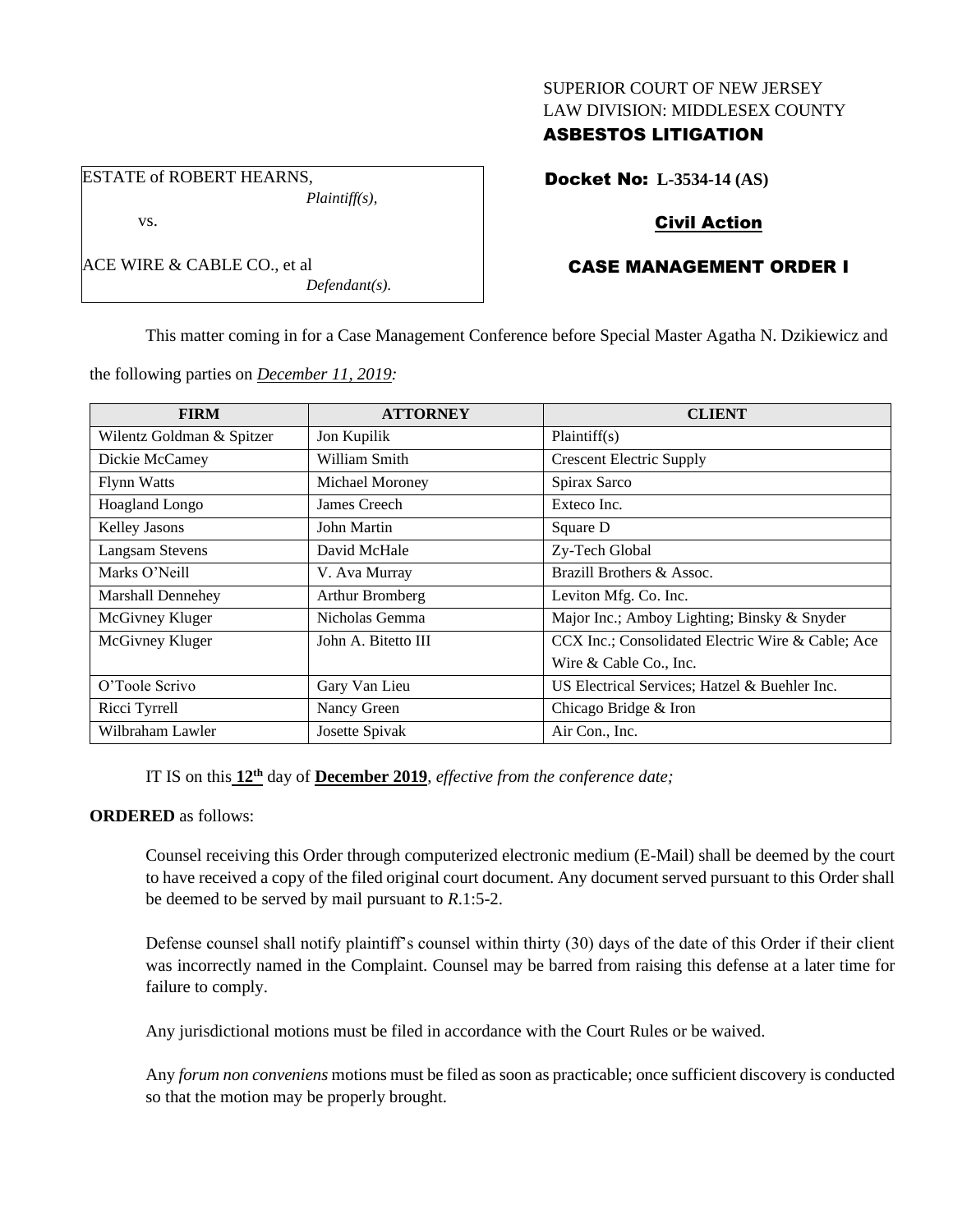# **DISCOVERY**

| E A DI V CETTI EMIENTE |                                                                                                                                                                                                             |  |
|------------------------|-------------------------------------------------------------------------------------------------------------------------------------------------------------------------------------------------------------|--|
| March 31, 2020         | Depositions of corporate representatives shall be completed by this date.                                                                                                                                   |  |
| March 31, 2020         | Fact discovery, including depositions, shall be completed by this date. Plaintiff's counsel shall<br>contact the Special Master within one week of this deadline if all fact discovery is not<br>completed. |  |
| February 3, 2020       | Plaintiff shall serve answers to supplemental interrogatories and document requests by this<br>date.                                                                                                        |  |
| January 3, 2020        | Defendants shall propound supplemental interrogatories and document requests by this date.                                                                                                                  |  |
| January 3, 2020        | Defendants shall serve answers to standard interrogatories by this date.                                                                                                                                    |  |

# **EARLY SETTLEMENT**

December 18, 2019 Settlement demands shall be served on all counsel and the Special Master by this date.

January 29, 2020 @ 10:00am Early settlement conference.

#### **MEDICAL EXPERT REPORT**

July 31, 2020 Defendants shall identify its medical experts and serve medical reports, if any, by this date. In addition, defendants shall notify plaintiff's counsel (as well as all counsel of record) of a joinder in an expert medical defense by this date.

## **LIABILITY EXPERT REPORTS**

- April 30, 2020 Plaintiff shall identify its liability experts and serve liability expert reports by this date or waive any opportunity to rely on liability expert testimony.
- July 31, 2020 Defendants shall identify its liability experts and serve liability expert reports, if any, by this date or waive any opportunity to rely on liability expert testimony.

## **SUMMARY JUDGMENT MOTION PRACTICE**

- May 8, 2020 Plaintiff's counsel shall advise, in writing, of intent not to oppose motions by this date.
- May 22, 2020 Summary judgment motions shall be filed no later than this date.
- June 19, 2020 Last return date for summary judgment motions.

## **ECONOMIST EXPERT REPORTS**

- April 30, 2020 Plaintiff shall identify its expert economists and serve expert economist report(s), if any, by this date or waive any opportunity to rely on economic expert testimony.
- July 31, 2020 Defendants shall identify its expert economists and serve expert economist report(s), if any, by this date or waive any opportunity to rely on economic expert testimony.

 $\_$  , and the set of the set of the set of the set of the set of the set of the set of the set of the set of the set of the set of the set of the set of the set of the set of the set of the set of the set of the set of th